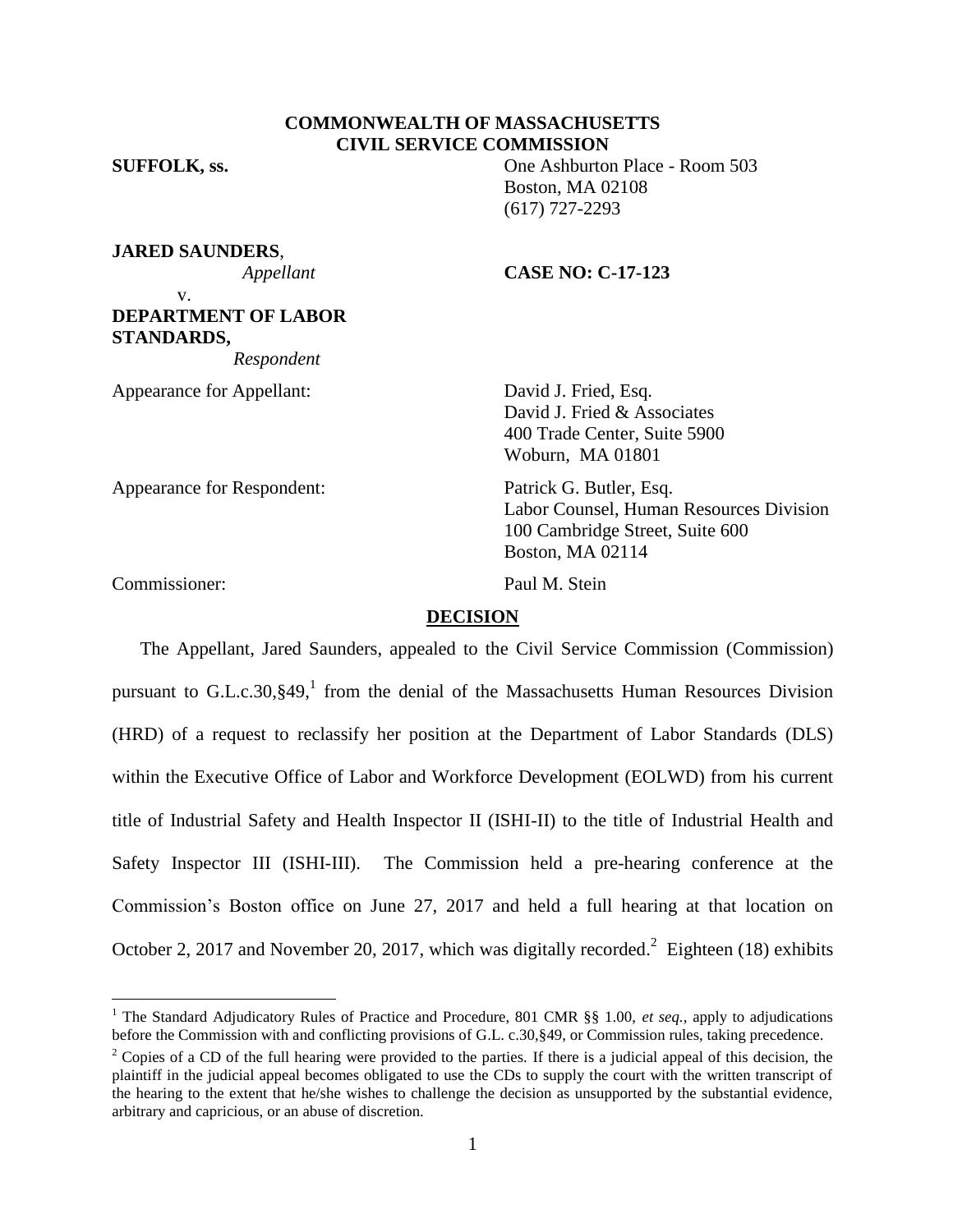(*Exhs. 1 through 6, 8 through 10, 12 through 20*) were taken into evidence.<sup>3</sup> The Commission received a Proposed Decision from the Respondent on January 6, 2018 and a Proposed Decision from the Appellant on January 24, 2018. For the reasons explained below, Mr. Saunders appeal is denied.

# **FINDINGS OF FACT**

Based on the Exhibits entered into evidence and the testimony of the following witnesses:

### *Called by DLS*:

 $\overline{a}$ 

- Michael Flanagan, DLS Chief of Safety and Health Programs
- Karen McGonagle, EOLWD Staffing & Payroll Manager

### *Called by the Appellant:*

- Jared Saunders, DLS ISHI-II, Appellant
- Brian T. Wong, former DLS Program Manager/Chief of Investigations

and taking administrative notice of all matters filed in the case, pertinent law and reasonable inferences from the credible evidence, a preponderance of evidence establishes these facts:

1. The Appellant, Jared Saunders, was employed in 2012 with the DLS Investigations and Enforcement Unit (IEU), initially as an ISHI-I in the Springfield office. His prior experience included military service in the United States Air Force and 14 years of experience with lead and asbestos abatement in the private sector. In 2014, he was promoted to ISHI-II and relocated to the Haverhill office about that same time. He completed the Commonwealth Supervisory Certificate Program in 2014. (*Exhs.2,5-6,8,19-20; Testimony of Appellant & Wong*)

2. The DLS is the agency within EOLWD tasked with protecting workers' safety and health, wages and working conditions, headed by a Department Director. (*Exh. 6; Testimony of Flanagan)*

3. Until his retirement in April 2016, the IEU was managed by a Program Manager, Brian Wong, reporting to Michael Flanagan, DLS Chief of Safety & Health Programs, who, in turn,

<sup>3</sup> Two (2) exhibits were marked for identification (*Exhs. 7ID & 11ID*)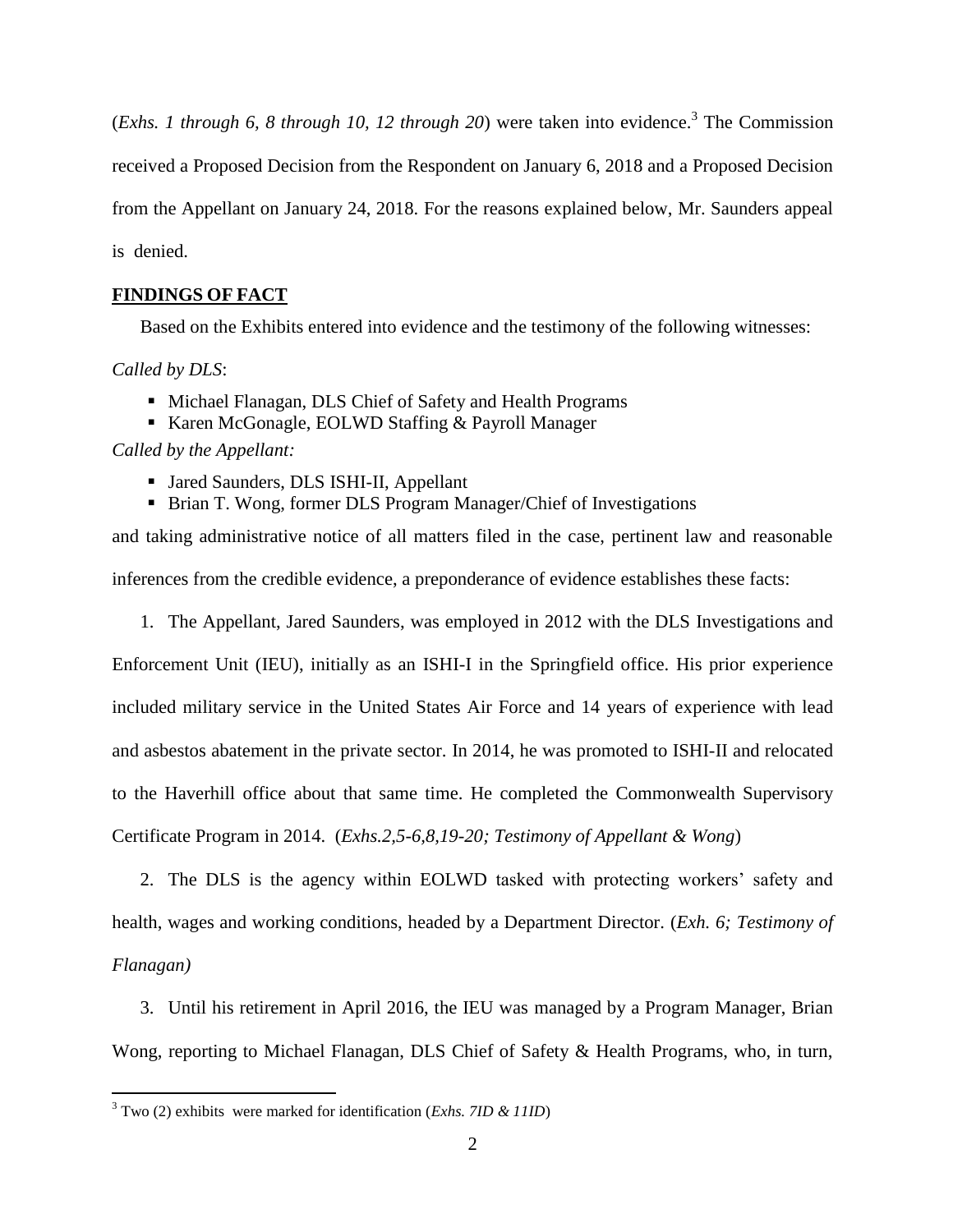reported directly to the DLS Director. In 2017, Michael Weakley was appointed to the position of an ISHI-IV as the direct supervisor of the IEU. In the interim, Mr. Flanagan directly supervised the IEU staff.<sup>4</sup> (*Exhs. 2, 5-6 & 19-20; Testimony of Flanagan & Wong*)

4. The IEU is staffed with approximately eight inspectors, primarily ISHI-IIs except for new hires who are ISHI-Is, working out of one of the DLS's five offices. The core mission of the IEU is to perform on-site workplace inspections, conduct state and federal safety standard compliance investigations and ensure that workers and contractors are properly licensed and trained to provide lead paint and asbestos abatement services. (*Exhs. 1, 5-6, 15, & 19-20: Testimony of Appellant, Flanagan & Wong*)

5. Prior to January 2016, the Industrial Safety and Health Inspector Series Class Specification (dated 4/89) promulgated by the Massachusetts Human Resources Division (HRD) contained three job titles: ISHI-I was the "entry-level technical job" in the series; ISHI-II was the "second-level technical job" in the series; and ISHI-III was the "first level [and only] supervisory job in the series. (*Exhs. 2 & 15*)

6. Effective January 24, 2016, pursuant to a Memorandum of Agreement (MOA) between the Commonwealth and MOSES Unit 9 (the bargaining unit which includes IEU inspectors), HRD promulgated new ISHI Classification Specifications consisting of four job titles and pay grades: ISHI-I (Grade 21); ISHI-II (Grade 23); ISHI-III (Grade 25); and ISHI-IV (Grade 27).<sup>5</sup> (*Exh. 1; Administrative Notice [MOA cited in Sutliff v. Executive Office of Labor & Workforce Dev*., *32 MCSR 26 (2019)]*

 $\overline{a}$ 

<sup>&</sup>lt;sup>4</sup> As noted below, the job classification of ISHI-IV was created as part of a 2016 Classification Specification revision. Mr. Weakley was the first IEU supervisor to be appointed to that title. (*See Finding of Fact No. 6; Exhs. 1 & 15; Testimony of Flanagan*)

<sup>&</sup>lt;sup>5</sup> Prior to the group reclassification, the position of ISHI-II had been allocated to Grade 21. (*See Exh.5*)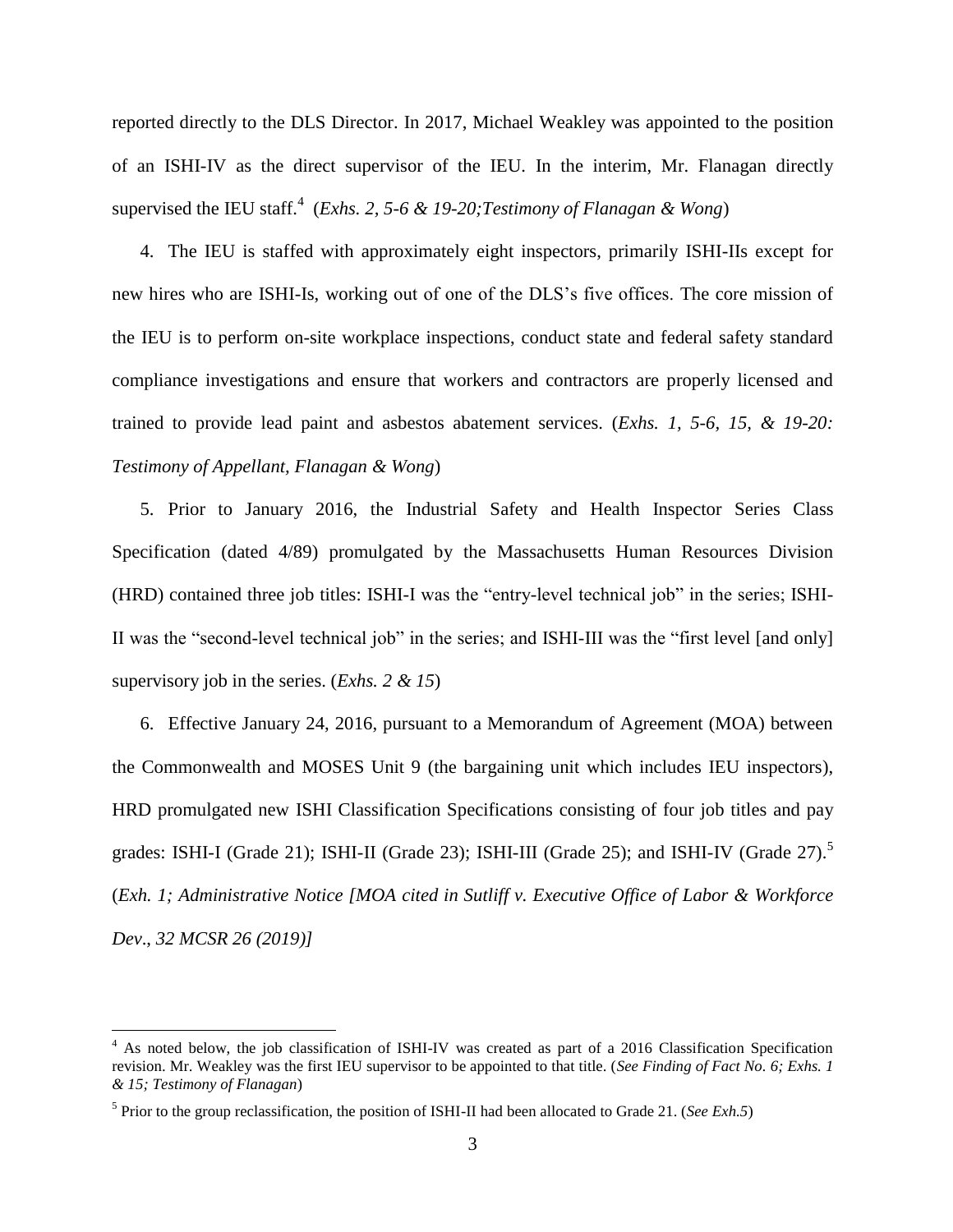7. According to the 2016 ISHI Class Specifications, the job of employees within the ISHI series is to "protect the health and safety of working people and the public by investigating and evaluating workplaces for health and safety hazards, hazardous exposures, violations of safety procedures, compliance with established health and safety standards . . ." The four levels in the series are further defined as follows:

- ISHI-I the entry-level technical classification. Incumbents focus on gaining knowledge and seek guidance from more experienced colleagues
- ISHI-II the fully competent professional classification. Incumbents have mastered the technical job content, perform work of greater complexity, exercise greater independence in making decisions, handle most cases independently and provide leadership through guidance and advice to others. Examples of specific functions performed at the ISHI-II level include: (1) functional direction, assignment of work, and acting as mentor to employees of lower grade; (2) represent agency at meetings with outside governmental and private sector organizations; (3) provide on-the-job training; (3) draft rules, regulations, procedures, forms, manuals, directives and descriptive and/or educational bulletins; (4) assist in preparation of grant applications and progress reports; (5) assist with laboratory operations as assigned; and (6) interpret data, apply policies, rules and regulations, and render decisions on complex cases.
- ISHI-III the first-level supervisory classification. Incumbents perform complex work in a specialty area requiring judgment in determining approaches, interpreting and applying agency policies, standards and procedures. Incumbents are expected to be able to perform the duties of ISHI-Is and ISHI-IIs but, at this level, the primary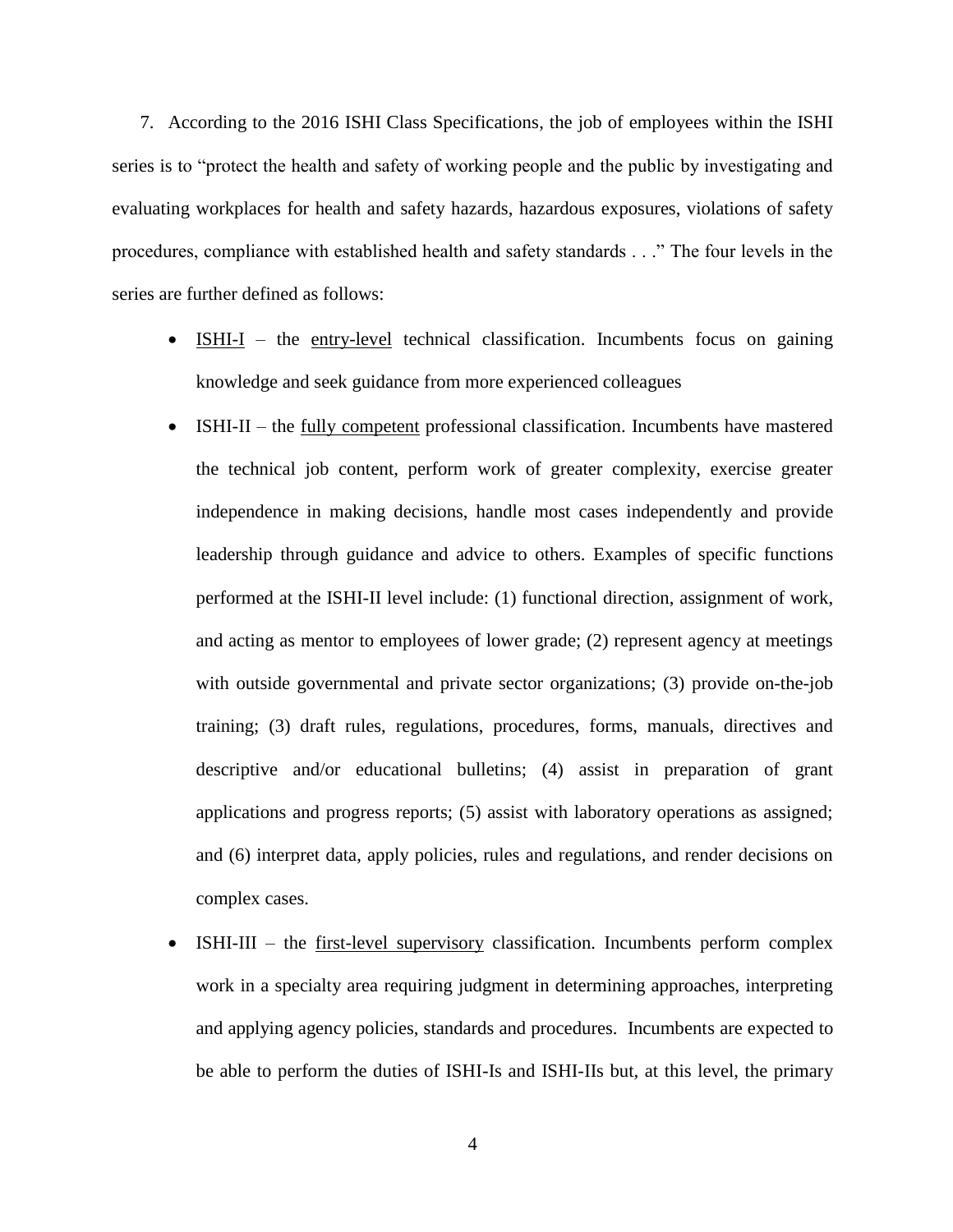focus is to provide formal and informal supervision and act as the liaison with agency management. Examples of specific duties of an ISHI-III include: (1) supervise program operations; (2) exercise overall management of training programs; (3) grant hearings to aggrieved individuals; and (4) coordinate major activities of the department on a statewide level.

• ISHI-IV – the second-level supervisory classification. Incumbents perform advanced work in a specialty field, handle more complex projects, and exercise significant independence in making program decisions and assisting in policy development. Examples of specific duties of an ISHI-IV include: (1) supervision over, assign work to and review the performance of other employees of lower grade; (2) represent the agency in high-level policy discussions; (3) assist management in strategic planning; (4) oversee design and development of training programs and other forms of outreach; (5) oversee the drafting of regulations and policies; and (6) develop, implement changes to, and review program design for best practices and evidence based data to support program goals.

8. By his own estimate, corroborated by his former supervisor, Mr. Wong, Mr. Saunders devotes approximately 60% of his time on his core functions of "conducting compliance inspections on contractors to ensure they are properly trained and licensed and are conducting their work in compliance with Massachusetts Asbestos, Lead and Lead Safe Renovation regulations." He also estimated that an additional 20% of his time was devoted to "licensing of various lead and asbestos disciplines [sic] on Wednesday of each week" and "deposit[ing] checks from licensing into state bank account." (*Exh. 2; Testimony of Appellant & Wong*)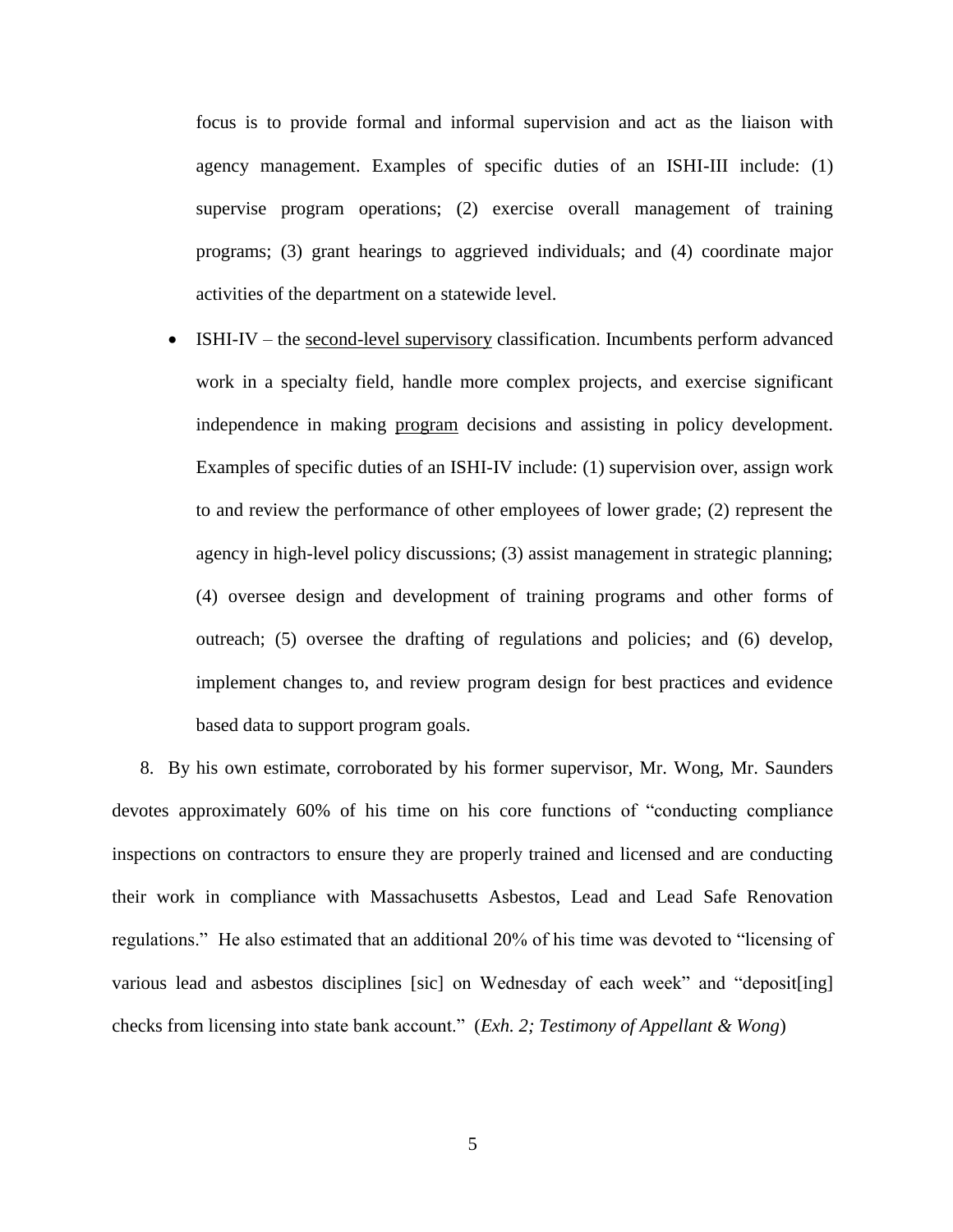9. Mr. Saunders contends, however, that he performs additional duties that fall outside the scope of an ISHI-II and, instead, fit the job responsibilities of an ISHI-III. These additional duties include:

- Beginning in or about 2013, he began to assist Mr. Wong in the preparation of periodic reports submitted by the DLS to the federal Environmental Protection Agency (EPA) as required to support three grants awarded to the DLS by the EPA. His work primarily involved collecting statistics and preparing spreadsheets on the activities of the IEU used to measure the objectives prescribed by the grants to be accomplished during the two-year grant cycle and, beginning with the grant request for the two-year grant cycle 10/1/2014 through 9/30/2016, also assisted in preparing the grant request for Mr. Wong's approval. These data were provided to Mr. Wong who is identified in the grants as the Commonwealth's designated Project Manager on the grants.<sup>6</sup> He also prepared similar spreadsheets and summaries of the IEU's lead and asbestos program activities for submission to his supervisor to be included in the DLS's departmental monthly and annual reports.
- In 2014, he spoke at a meeting of approximately 80 realtors from the Springfield area "to teach them about Lead Safety Renovation Requirements."
- In 2014, he was assigned to convert Mr. Wong's "outline" form Mr. Wong used for in-house inspector training into a "more presentable" Power Point format which he presented to the IEU staff and for which he received favorable feedback.
- In 2014, while working out of the Springfield office, he took primary (but not exclusive) responsibility for training two new hires (ISHIs) who were assigned to

 $\overline{a}$ 

<sup>&</sup>lt;sup>6</sup> According to Mr. Wong, when EPA had substantive program-related issues to discuss it would contact him; only when EPA sought statistical information, it would often contact Mr. Saunders directly. (*Exh.16; Testimony of Wong*)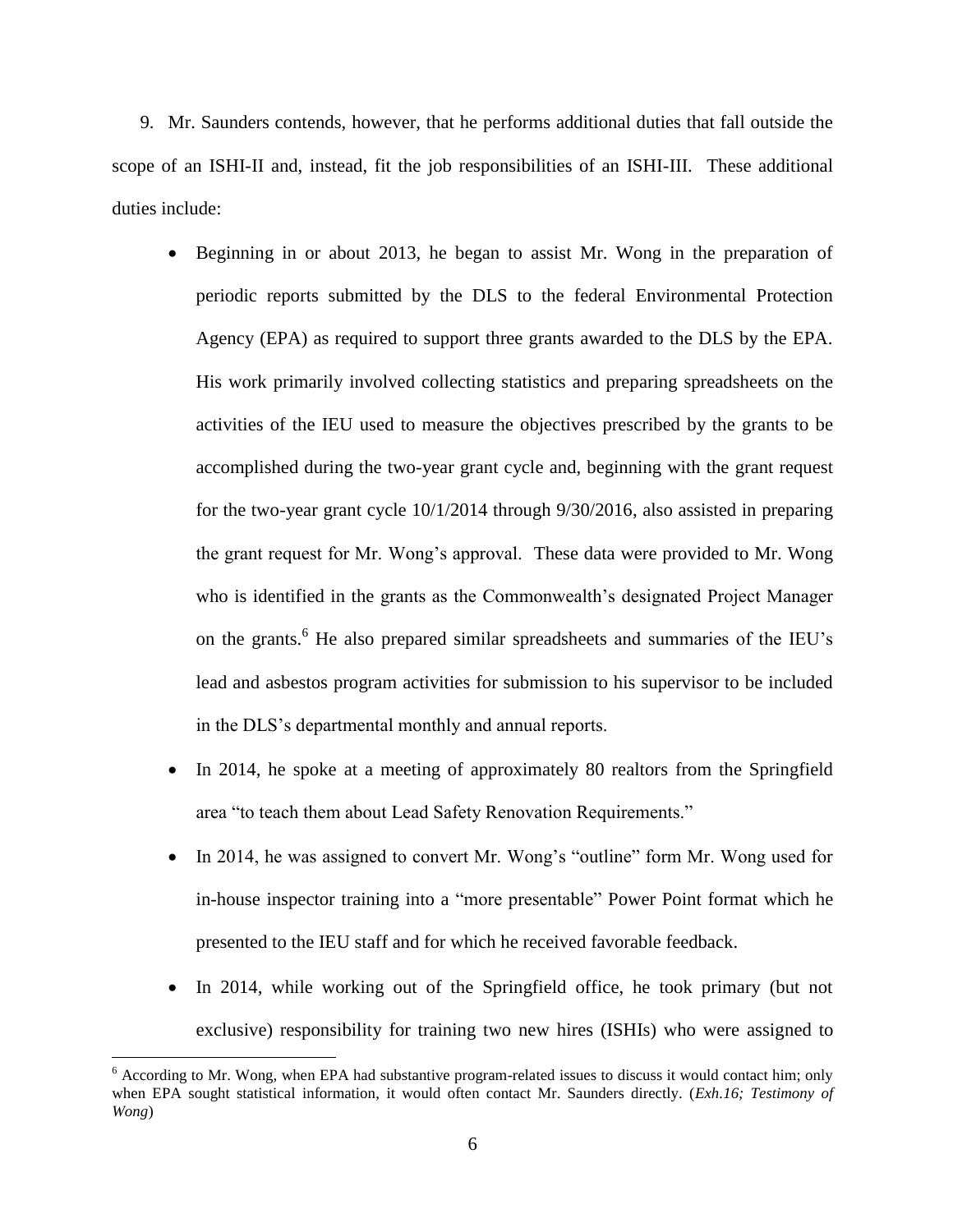that office. He mentored them in the field and in preparation of paperwork. He did not have formal supervisory responsibility, however, and did not perform any formal reviews or performance evaluations (EPRSs).

- In 2014, he was assigned by Mr. Wong to obtain quotes for Mr. Wong's review from two health care clinics to replace the current vendor who performed the annual examinations of inspectors with whom Mr. Wong was not satisfied.
- In 2015, he proposed, and upon Mr. Wong's approval, implemented a new "Winter" Project Protocol" that involved identifying hardware and paint stores in each ISHI's territory and providing guidelines for the ISHI's to visit these businesses during down-time in the winter. In addition to coming up with the idea, he requested reports from each ISHI to monitor their progress.
- In November 2016, he revised the form of compliance citation called the "Written" Warning and Order to Correct" for approval by his superiors.
- From time to time, he would fill in for Mr. Wong at "outreach" meetings with the public when Mr. Wong was not available. Mr. Wong estimated that Mr. Saunders filled in about 3 or 4 of the ten (10) times this occurred, with other ISHIs filling in for the others.
- He also performed outreach to city and town building departments at the direction of Mr. Wong to provide information (sometimes in the form of a meeting with town personnel and sometimes leaving informational literature) on developments in the applicable Renovation Repair and Painting Rule (RRP) promulgated by EPA.

(*Exhs. 2, 7, 9-14, 16-18; Testimony of Appellant & Wong*)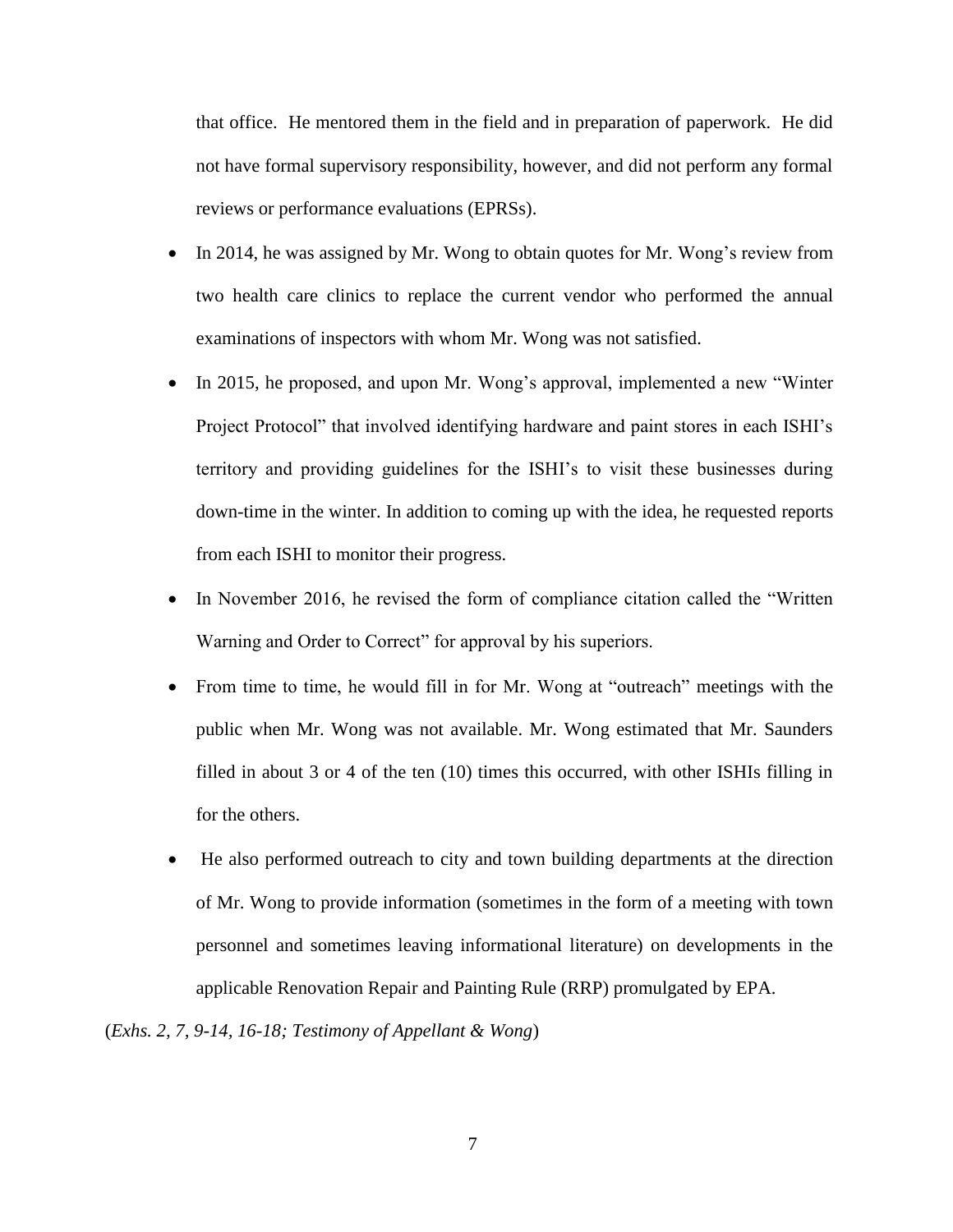10. On March 30, 2016, Mr. Saunders filed a reclassification appeal with EOLWD, which

denied his request on April 26, 2017. (*Exhs 2 & 3; Testimony of McGonogle*)

11. Mr. Saunders duly appealed the EOLWD decision to HRD which, on May 23, 2017,

informed Mr. Saunders that HRD concluded that EOLWD had properly determined that he was

correctly classified as an ISHI-II and denied his appeal. (*Exh. 4*)

12. Mr. Saunders appeal to the Commission ensued. (*Claim of Appe*al)

## **APPLICABLE CIVIL SERVICE LAW**

G.L.c.30, §49 provides:

Any manager or employee of the commonwealth objecting to any provision of the classification affecting his office or position may appeal in writing to the personnel administrator. . . Any manager or employee or group of employees further aggrieved after appeal to the personnel administrator may appeal to the civil service commission. Said commission shall hear all appeals as if said appeals were originally entered before it. If said commission finds that the office or position of the person appealing warrants a different position reallocation . . . it shall be effective as of the date of appeal . . .

"The determining factor of a reclassification is the distribution of time that an individual

spends performing the function of a job classification." Roscoe v. Department of Environmental Protection, 15 MCSR 47 (2002). In order to justify a reclassification, an employee must establish that she is performing distinguishing duties encompassed within the higher level position the majority (i.e., at least 50% or more) of the time. See, e.g., Pellegrino v. Department of State Police, 18 MCSR 261 (2005) (at least 51%); Morawski v. Department of Revenue, 14 MCSR 188 (2001) (more than 50%); Madison v. Department of Public Health, 12 MCSR 49 (1999) (at least 50%); Kennedy v. Holyoke Community College, 11 MCSR 302 (1998) (at least 50%). What must be shown is that Mr. Saunders performs the "distinguishing duties" of the RN-III position at least 50% of the time and, in making this calculation, duties which fall within both the higher and lower title do not count as "distinguishing duties." See Lannigan v Department of Developmental Services, 30 MCSR 494 (2017)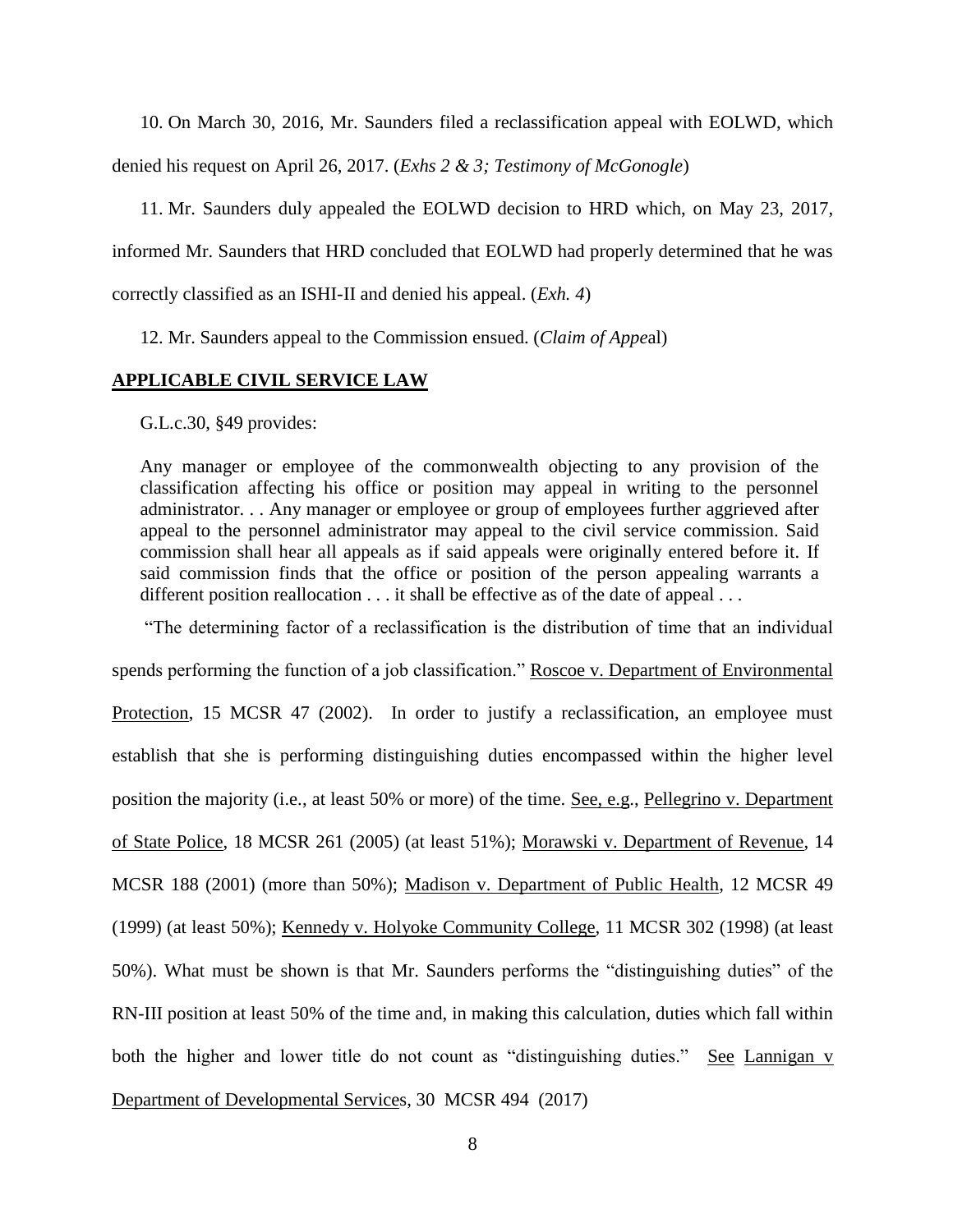#### **ANALYSIS**

Mr. Saunders is clearly a master of his field of expertise in lead and asbestos abatement regulatory work. He is regarded by his superiors and colleagues as a dedicated public servant who works hard at his job. However, reclassification of a position by the Commission requires proof that specified distinguishing duties at a higher title are actually being performed as the major part of his current work (i.e. more than 50 percent of his time is spent on the distinguishing duties). Accordingly, the issue before the Commission is limited to that narrow question.

The evidence establishes that substantially all of Mr. Saunders's job duties fit squarely within his current level of an ISHI-II. While he does occasionally perform at a higher level, the preponderance of the evidence falls well short of establishing that he performs above the ISHI-II level more than 50% of the time, which is the Commission's core requirement to allow a reclassification appeal.

First, even Mr. Saunders acknowledges that approximately 60% of his time is devoted to performing on-site inspections and that an additional 20% (one day a week) involves contractor license processing. These functions represent the core duties of an ISHI-I and IHSI-II. While an ISHI-III is also expected to devote some time to performing these tasks, they are not level distinguishing duties of the higher title. Rather, the "primary focus" that distinguishes the "first-level supervisory" title of ISHI-III from the second-level "fully competent professional" level of ISHI-II is that the higher title is expected to spend more than 50% of the time in "formal and informal supervision" of subordinates and "liaison with agency management".

Second, while some of the interaction Mr. Saunders has with subordinates in performing inspections and licensing activities might broadly be considered what the ISHI-III Classification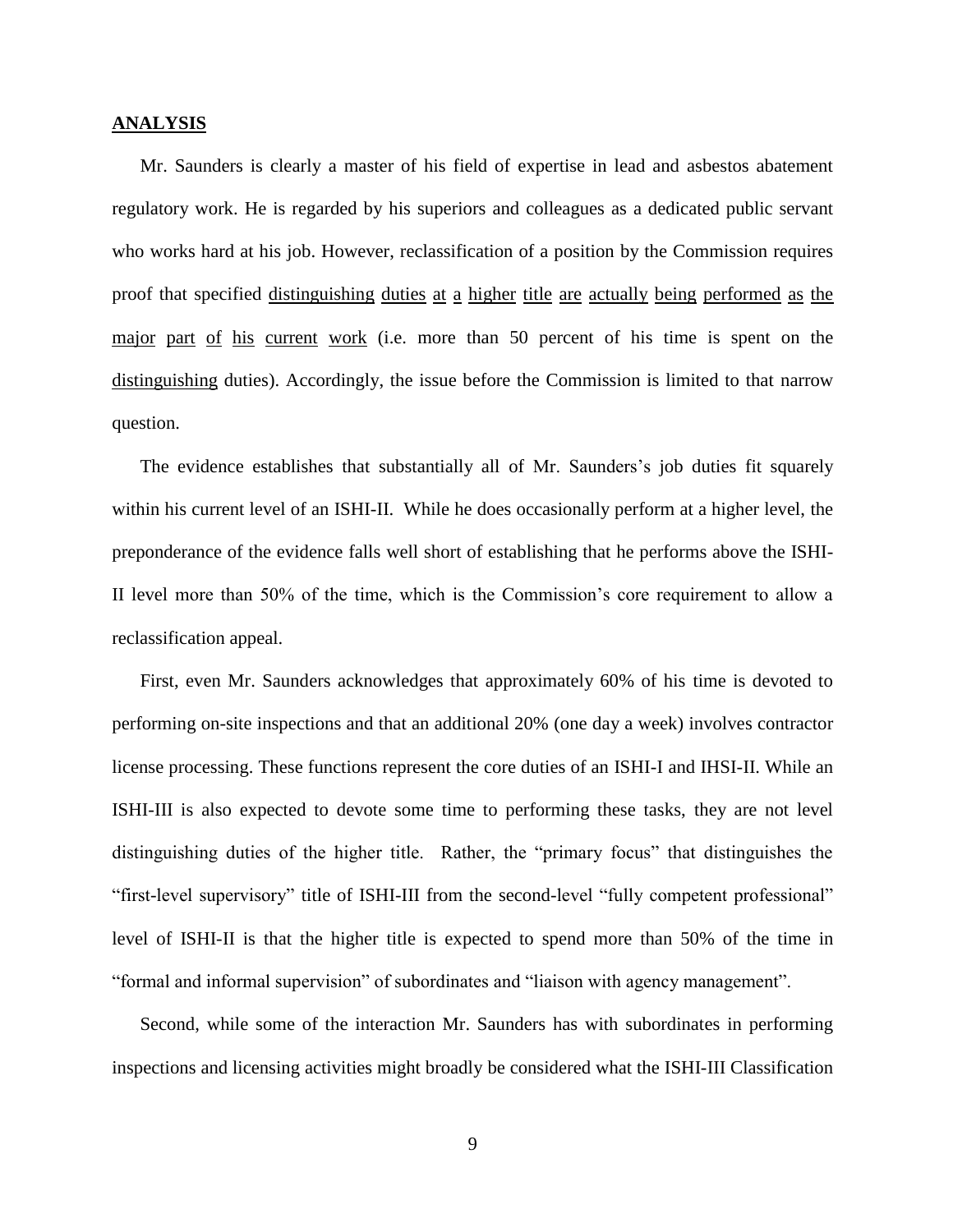Specification calls "informal supervision", those interactions, in the aggregate, are clearly not the "primary focus" of his job. Furthermore, virtually all of that "informal" supervision of subordinates is equally consistent with the duties of an ISHI-II, who is expected to provide "functional direction", assign work and mentor employees of lower grade, as well as provide "on the job training". None of Mr. Saunders' duties fall within the category of "formal" supervision. Where duties are equally applicable to both the lower and higher titles, although they may be described slightly differently for each title, those types of overlapping duties are not "distinguishing" duties of the higher title.

Third, the non-supervisory work Mr. Saunders performs beyond his core duties of inspections and processing licenses, similarly, represents work that largely falls well within the duties he has long performed, and are generally expected of, an ISHI-II. For example, his research and compilation of data needed for his supervisor, Mr. Wong, to submit monthly, quarterly and annual reports to DLS management and to the EPA is precisely the type of work expressly delineated by the Classification Specification as ISHI-II duties. They do not rise to the level of serving as a "liaison" to management, supervision of "program operations" or other higher level duties of an ISHI-III. Similarly, from time to time, Mr. Saunders has drafted forms and technical and training materials, but always subject to review and approval of his superiors. He (and other ISHIs) occasionally met with others as the "eyes and ears" of Mr. Wong, but not as a policy or decision maker. His role in these ancillary functions fits squarely within the functions of the "fully competent" professional ISHI-II. Moreover, even if some part of this work could be considered more complex than the work he typically does, the record simply does not show that such work, even in the aggregate, comprises any significant and regular part of his job, let alone, show that it occupies more time than his core ISHI-II level duties.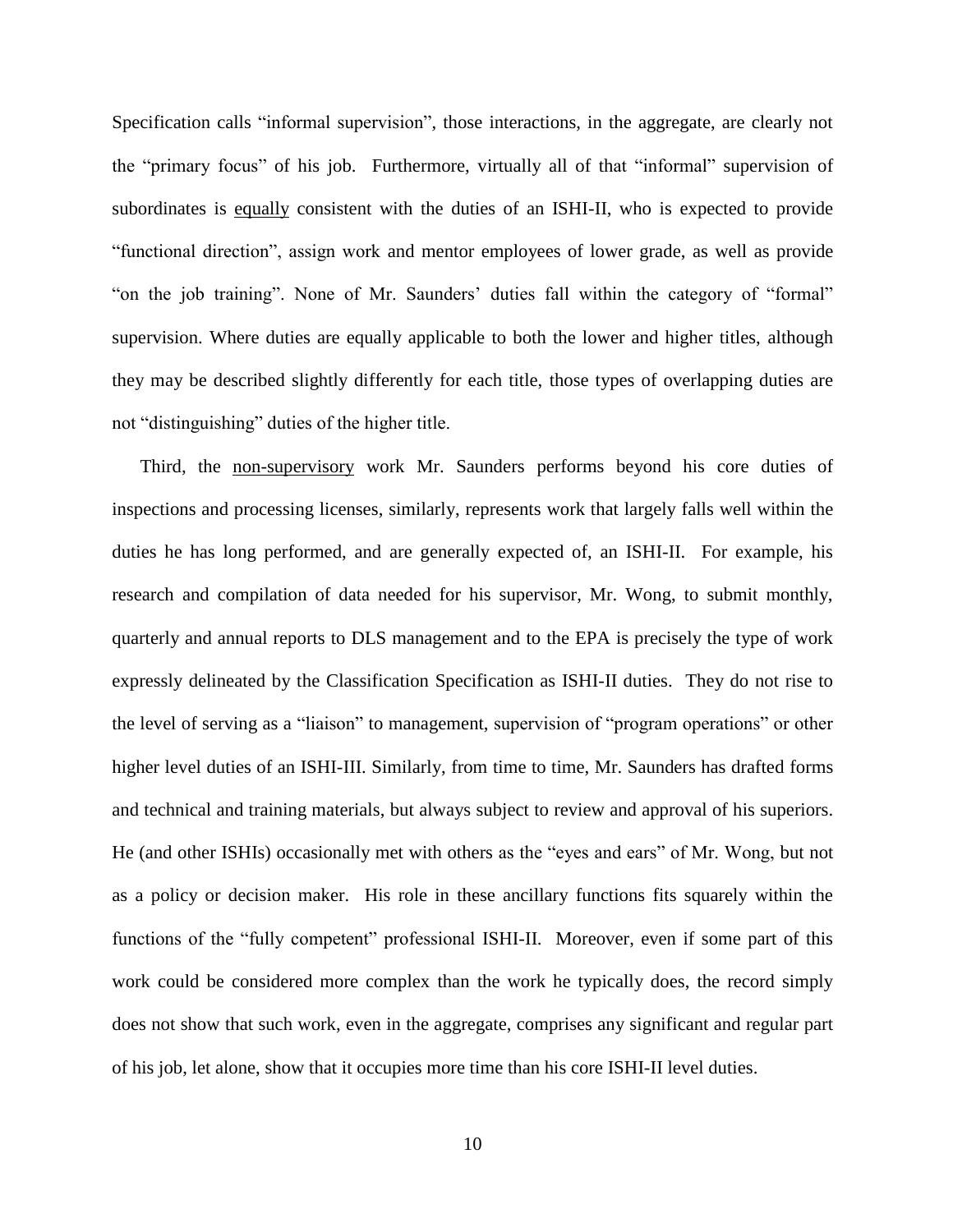Fourth, I do credit Mr. Saunders's testimony that he has been responsible for several initiatives that could fairly be regarded as more "complex" work than what an ISHI-II is typically assigned. For example, his proposing and implementing the "Winter Project Protocol" to identify and connect with local businesses who supplied contractors who required lead and asbestos licenses, could fairly be considered the type of "statewide" program management that the ISHI-III might be expected to perform. Similarly, although less certain, the administrative duties that Mr. Wong occasionally delegated to him, arguably, might fit within the duties of the higher title of ISHI-III. Nevertheless, these additional functions have been sporadic and, from the evidence presented, I cannot fairly conclude that he has continued to perform such work for any significant, quantifiable part of his time on and after the date (March 30, 2016) that he seeks to be reclassified to an ISHI-III.

In sum, Mr. Saunders did not meet his burden to establish that he performs the duties of an ISHI-III more than half of his time. Therefore, the Commission is not authorized to find that his position should be reclassified to an ISHI-III

Accordingly, for the reasons stated above, the appeal of the Appellant, Jared Saunders, under Docket No. C-17-123, is *denied.*

Civil Service Commission

*/s/ Paul M. Stein* Paul M. Stein Commissioner

By vote of the Civil Service Commission (Bowman, Chairman; Camuso, Ittleman, Tivnan & Stein, Commissioners) on December 19, 2019.

Either party may file a motion for reconsideration within ten days of the receipt of this Commission order or decision. Under the pertinent provisions of the Code of Mass. Regulations, 801 CMR 1.01(7)(l), the motion must identify a clerical or mechanical error in this order or decision or a significant factor the Agency or the Presiding Officer may have overlooked in deciding the case. A motion for reconsideration does not toll the statutorily prescribed thirty-day time limit for seeking judicial review of this Commission order or decision.